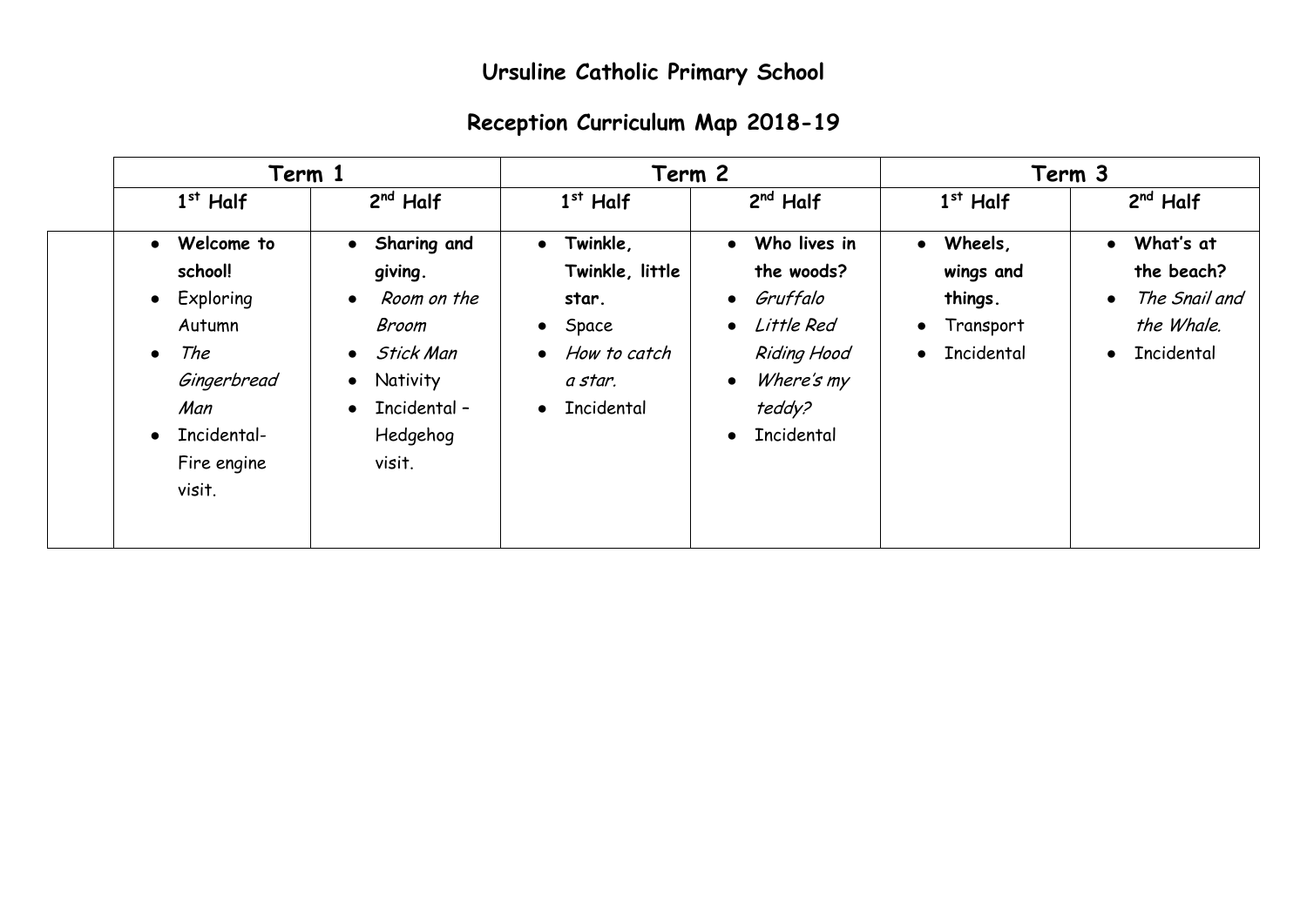|                  | Gaining confidence to  | Shows confidence in    | Confident to speak to  | Describe self in       | Children are          | Be confident to       |
|------------------|------------------------|------------------------|------------------------|------------------------|-----------------------|-----------------------|
|                  | talk to other children | asking for help.       | others about own       | positive terms and     | confident to try new  | speak in a familiar   |
|                  | and staff and to ask   | Take turns to share    | needs, wants,          | talk about abilities.  | activities and say    | group, talk about     |
|                  | for help.              | resources.             | interests and          | Be aware of            | why they like some    | their ideas and       |
|                  | Enjoy the              | Demonstrate friendly   | opinions.              | boundaries set and     | activities more than  | choose resources      |
|                  | responsibility of      | behaviour, initiating  | Be aware of own        | behavioural            | others.               | they need.            |
| <b>PS&amp;ED</b> | carrying out small     | conversations and      | feelings and           | expectations.          | To work as part of a  | Adjust behaviour to   |
|                  | tasks.                 | forming good           | understand own         | Explains own           | group and be able to  | different situations  |
|                  | Learning to            | relationships with     | actions affect other   | knowledge and          | negotiate and solve   | and take changes of   |
|                  | understand our         | peers and adults.      | people.                | understanding and      | problems without      | routine in their      |
|                  | feelings and accept    |                        | <b>Initiates</b>       | asks appropriate       | aggression.           | stride.               |
|                  | the needs of others.   |                        | conversations and      | questions.             | Take account of one   | Show sensitivity to   |
|                  |                        |                        | take into account      |                        | another's ideas.      | others needs.         |
|                  |                        |                        | what others say.       |                        |                       |                       |
|                  | Learning to listen and | Listens to others one  | Maintains attention,   | Two-channelled         | Give attention to     | Listen to stories     |
|                  | focus attention.       | to one or in small     | concentrates and sits  | attention and can      | what others say and   | accurately            |
|                  | Learning to follow     | groups.                | quietly during         | listen and do for a    | respond               | anticipating key      |
|                  | instructions.          | Listen to stories with | appropriate activity.  | short span.            | appropriately while   | events and respond    |
|                  | Using talk to share    | increasing attention   | Responds to            | Can listen attentively | engaged in another    | to what they hear     |
|                  | and link our thoughts. | and recall.            | instructions involving | in a range of          | activity.             | with relevant         |
|                  |                        | Begin to understand    | a two part sequence.   | situations.            | Follow instructions   | comments, questions   |
|                  |                        | 'why' and 'how'        | Uses language to       | Listens and responds   | involving several     | or actions.           |
|                  |                        | questions.             | imagine and re-        | to ideas expressed     | ideas or actions. Ask | Answer 'how' and      |
| <b>C&amp;L</b>   |                        | Can retell a simple    | create roles and       | by others in           | 'how' or 'why'        | 'why' questions about |
|                  |                        | past event in the      | experiences in play    | conversation or        | questions.            | their experiences     |
|                  |                        | correct order.         | situations.            | discussion.            | Children express      | and in response to    |
|                  |                        |                        | Introduce a storyline  | Uses talk to organise, | themselves            | stories or events.    |
|                  |                        |                        | or narrative into      | sequence and clarify   | effectively showing   | To develop their own  |
|                  |                        |                        | their play.            | thinking, ideas,       | awareness of          | narrative and         |
|                  |                        |                        |                        | feelings and events.   | listeners needs.      | explanations by       |
|                  |                        |                        |                        |                        |                       | connecting ideas and  |
|                  |                        |                        |                        |                        |                       | events.               |
|                  |                        |                        |                        |                        |                       |                       |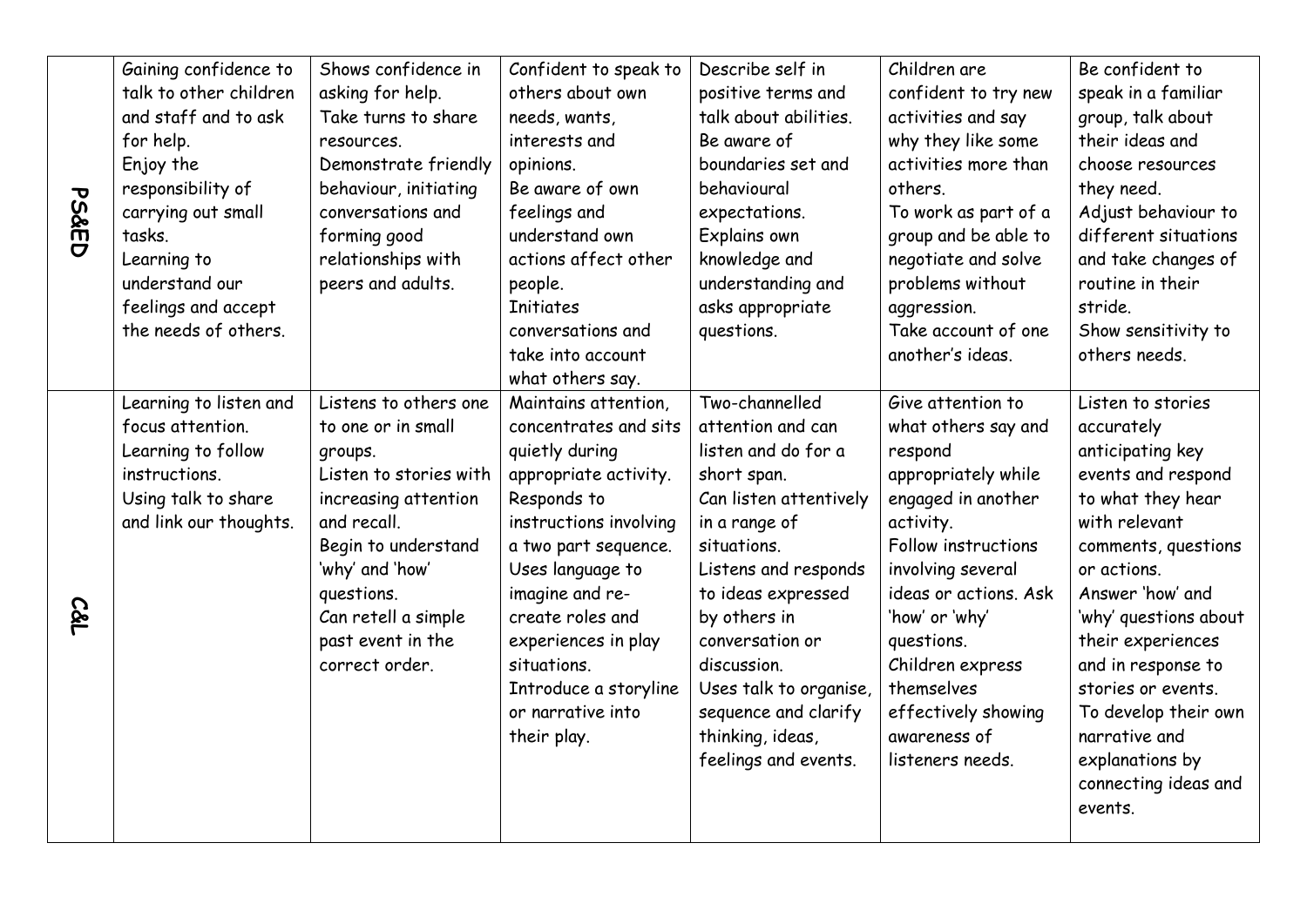|                | Getting changed for    | Moves freely and      | Experiments with        | Use simple tools to   | Can practise some      | To understand the      |
|----------------|------------------------|-----------------------|-------------------------|-----------------------|------------------------|------------------------|
|                | P.E. and outdoor play. | with pleasure and     | different ways of       | effect changes to     | appropriate safety     | importance for good    |
|                | Developing correct     | confidence in a range | moving.                 | materials.            | measures without       | health of physical     |
|                | pencil grip and letter | of ways.              | Draws lines and         |                       | direct supervision.    | exercise, and a        |
|                | formation.             | Use one handed tools  | circles using gross     | Can show good         |                        | healthy diet, and talk |
| $\overline{c}$ | Can usually wash and   | and equipment safely. | motor skills.           | control and           | Can handle equipment   | about ways to keep     |
|                | dry hands.             | Continue to develop   |                         | coordination in large | and tools effectively, | healthy and safe.      |
|                | Shows understanding    | letter formation.     | Continue to develop     | and small movements.  | including pencils for  |                        |
|                | of how to transport    |                       | letter formation with   |                       | writing.               |                        |
|                | and store equipment    |                       | good control.           |                       |                        |                        |
|                | safely.                |                       |                         |                       |                        |                        |
|                | Learning nursery       | Describes main story  | Shows an interest in    | Listens to stories    | Knows that             | Enjoys an increasing   |
|                | rhymes and a           | settings, events and  | illustrations and print | with increasing       | information can be     | range of books.        |
|                | traditional tale.      | principle characters. | in books and print in   | attention and recall. | retrieved from books   | Confident to segment   |
|                | Joining in repeated    | Links sounds to       | the environment.        | Suggests how the      | and computers.         | and blend              |
|                | refrains.              | letters, beginning to | Begins to read words.   | story might end.      | Begin to recognise     | confidently.           |
|                | Continues a rhyming    | name and sound        | Phonics revise phase    | Enjoys an increasing  | the way books are      | Use vocabulary and     |
|                | string.                | letters of the        | 2. Phase 3 sets 5 & 6.  | range of books.       | structured looking at  | forms of speech that   |
|                | Hears and says initial | alphabet.             |                         |                       | stories and            | are increasingly       |
|                | sounds in words        | Phonics phase 2, sets | Write own name          | Phonics continue      | information (fact and  | influenced by their    |
| $\overline{H}$ | Phonics phase 2 Sets   | 3, 4 & 5.             | independently.          | phase 3.              | fiction).              | experiences of         |
|                | 1, 2 & 3               |                       | Use some clearly        | Graphemes / ch/ / sh/ |                        | books.                 |
|                | Begins to break the    | Writing learned       | identifiable letters    | /th/                  | Phonics continue       |                        |
|                | flow of speech into    | graphemes.            | representing some       | Write labels and      | phase 3.               | Continue phonics       |
|                | words.                 | Begin to segment the  | sounds correctly and    | captions.             | Graphemes /ng/ /ai/    | phase 3.               |
|                | Begin to use correct   | sounds in simple      | in sequence.            | Write simple words    | /ee/                   | Graphemes /igh/        |
|                | pencil grip and form   | words and blend       |                         | using known sounds.   | Write labels and       | $/oa/$ /oo/            |
|                | some identifiable      | them together.        |                         |                       | captions.              | Attempts to write      |
|                | letters.               |                       |                         |                       | Attempts to write      | short sentences in     |
|                | Writing own name.      |                       |                         |                       | short sentences in a   | meaningful context.    |
|                |                        |                       |                         |                       | meaningful context.    |                        |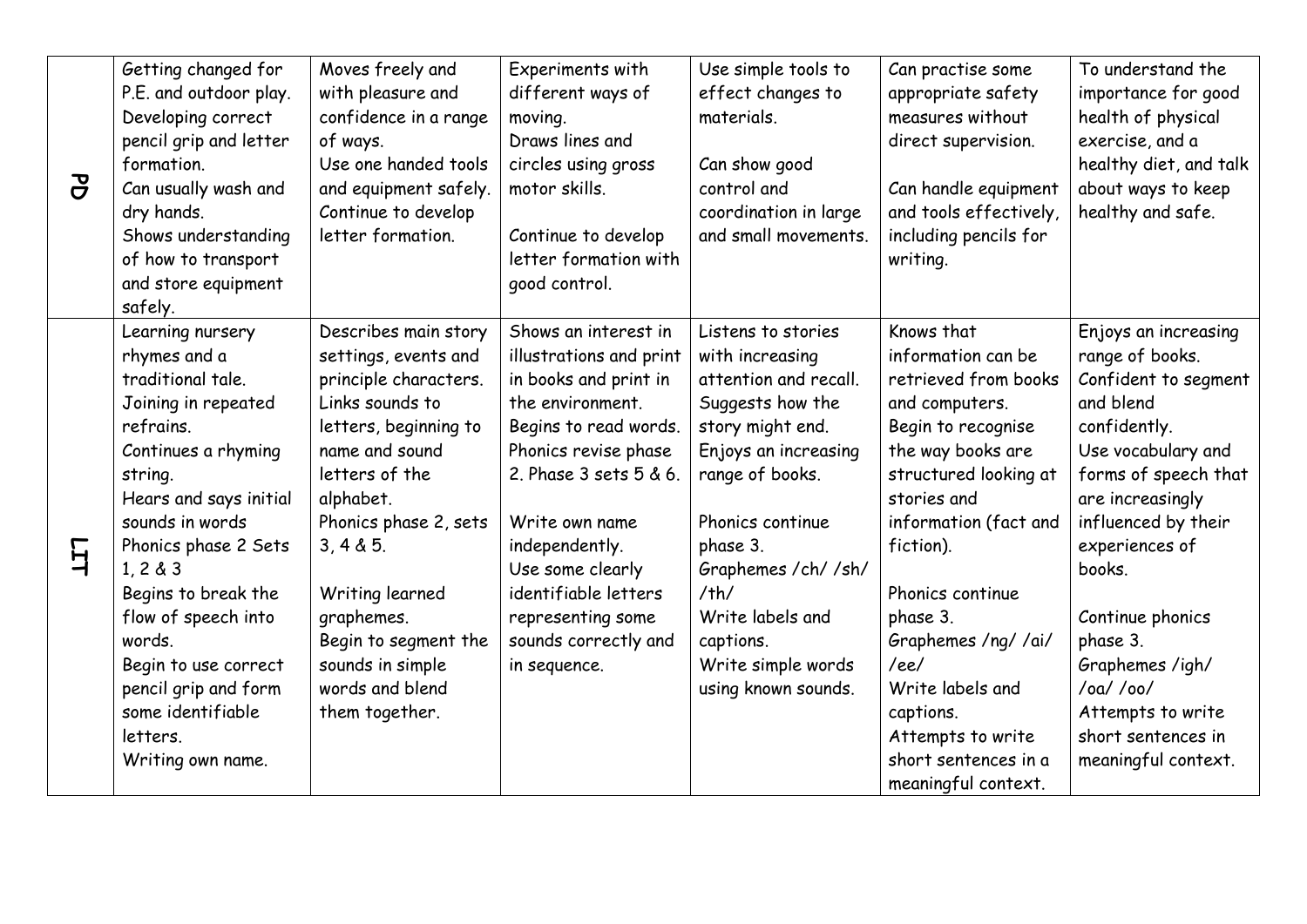|     | Number songs and       | Compares two groups  | Counts out up to six  | Uses the language of   | Finds one more or     | Use the vocabulary     |
|-----|------------------------|----------------------|-----------------------|------------------------|-----------------------|------------------------|
|     | games.                 | of objects, saying   | objects from a larger | more and fewer to      | one less from a group | involved in addition   |
|     | Matching numeral and   | when they have the   | group.                | compare two sets of    | of up to five objects | and subtraction in     |
|     | quantity.              | same number.         | Estimates how many    | objects.               | then ten objects.     | practical activities   |
|     | Using positional       | Separates a group of | objects they can see  | Says the number        | Says the total        | and discussions.       |
|     | language.              | objects in different | and checks by         | that is one more than  | number of items in    | Records using marks    |
|     |                        | ways, beginning to   | counting them.        | a given number.        | two groups by         | that they can          |
|     |                        | recognise that the   |                       | Can describe their     | counting all of them. | interpret and explain. |
| MAT |                        | total is the same.   | Talk about the shape  | relative position such | Orders and            |                        |
|     |                        | Uses positional      | of everyday objects   | as 'behind' or 'next   | sequences events or   | Beginning to use       |
|     |                        | language.            | e.g. round and tall.  | to'.                   | processes.            | everyday language      |
|     |                        | Uses shapes          | Selects a particular  |                        |                       | related to money.      |
|     |                        | appropriately for    | named shape.          |                        |                       |                        |
|     |                        | tasks.               | Uses everyday         |                        |                       |                        |
|     |                        | Orders three or      | language relating to  |                        |                       |                        |
|     |                        | more items by length | time.                 |                        |                       |                        |
|     |                        | or height.           |                       |                        |                       |                        |
|     | Talk about own         | Recognises and       | Shows an interest in  | Knows some things      | Remembers and talks   | Enjoys joining in with |
|     | experiences.           | describes special    | different             | that make them         | about significant     | family customs and     |
|     | Show interest in       | times or events,     | occupations and ways  | unique and can talk    | events and own        | routines.              |
|     | different occupations  | family or friends.   | of life.              | about similarities or  | experiences.          | Shows care for living  |
|     | and ways of life.      | Comments and asks    | Talks about why       | differences.           | Shows care for living | things and the         |
|     | Share our              | questions about      | things happen and     | Developing an          | things and the        | environment            |
| Ş   | observations of        | aspects of their     | how things work.      | understanding of       | environment.          | Looks closely at       |
|     | natural found objects. | familiar world such  | Shows skill in making | growth, decay and      | Interacts with age    | similarities,          |
|     | Using smart board to   | as where they live   | toys work by lifting  | changes over time.     | appropriate computer  | differences and        |
|     | complete a game.       | and or the natural   | flaps or pressing     | Knows that             | software.             | change.                |
|     |                        | world.               | parts to achieve      | information can be     |                       | Completes a simple     |
|     |                        | Knows how to         | effects such as       | retrieved from         |                       | programme on a         |
|     |                        | operate simple       | sound, movements or   | computers.             |                       | computer.              |
|     |                        | equipment.           | new images.           |                        |                       |                        |